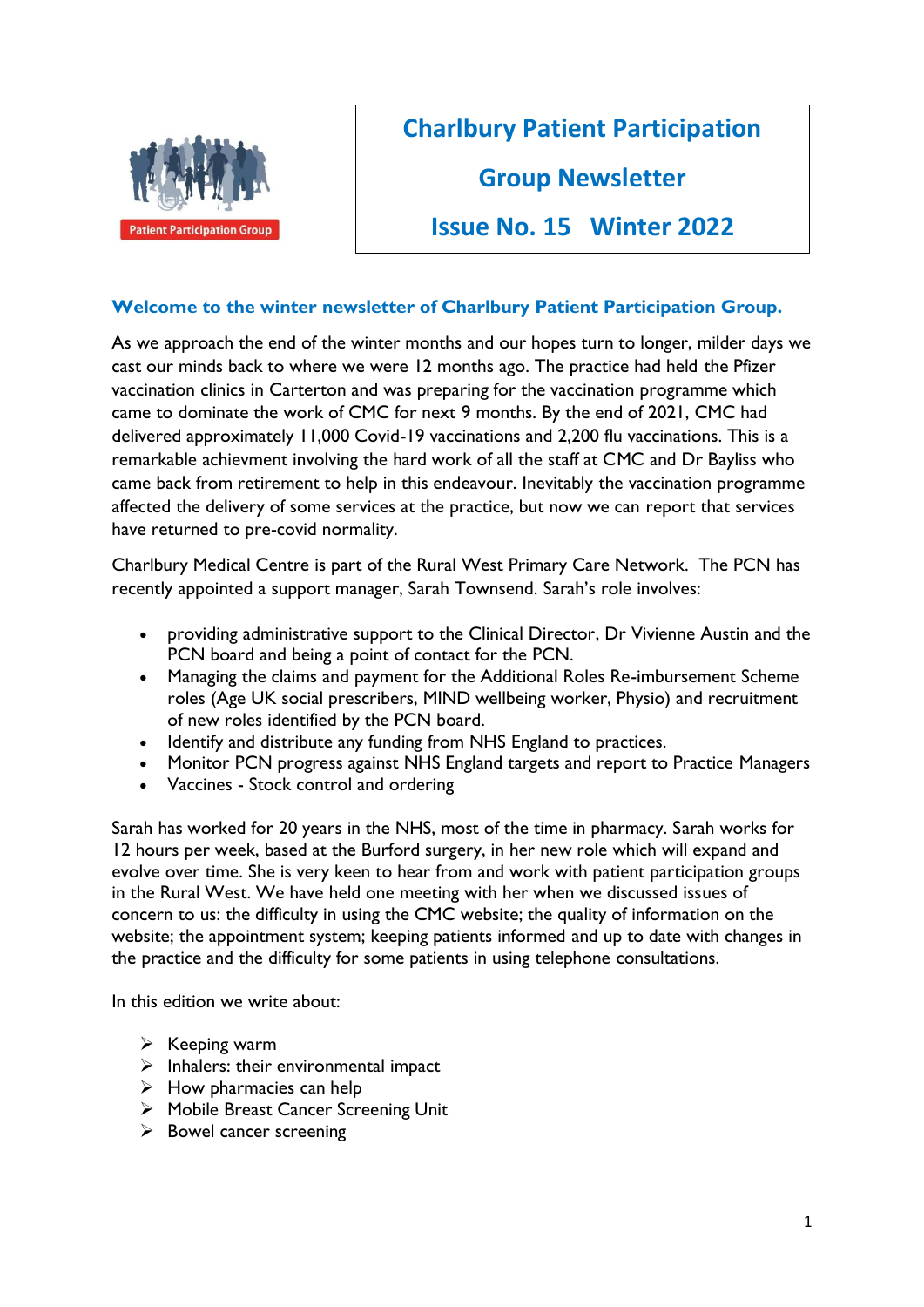# **Keeping Warm**

# **The Warm Home Discount Scheme**

**We hear much about this scheme at the moment which is being extended to support more people. Eligibility may change so please check to make sure you are receiving all the help you are entitled to.** 

You could get £140 off your electricity bill for winter 2021 to 2022 under the Warm Home Discount Scheme. The money is not paid to you - it's a one-off discount on your electricity bill, between October and March.

You may be able to get the discount on your gas bill instead if your supplier provides you with both gas and electricity. Contact your supplier to find out.

The discount will not affect the [Cold Weather Payment](https://www.gov.uk/cold-weather-payment) or [Winter Fuel Payment](https://www.gov.uk/winter-fuel-payment)

There are 2 ways to qualify for the Warm Home Discount Scheme:

- In receipt of the [Guarantee Credit element of Pension Credit](https://www.gov.uk/the-warm-home-discount-scheme/guarantee-pension-credit)
- Have [a low income](https://www.gov.uk/the-warm-home-discount-scheme/low-income) and meet the energy supplier's criteria for the scheme

Applying for the Warm Home Discount Scheme depends on how you qualify for the discount.

If you receive the guarantee element of Pension Credit on a specific date (which is usually in July) you should receive a letter from DWP. If you qualify the discount is applied automatically the following winter. You do not need to pay the money back.

If you qualify on the grounds of low income, and receive certain income related benefits, you should contact your energy supplier for more details about how to apply.

There is more information from AgeUk at:

[https://www.ageuk.org.uk/information-advice/money-legal/benefits-entitlements/warm-home](https://www.ageuk.org.uk/information-advice/money-legal/benefits-entitlements/warm-home-discount/)[discount/](https://www.ageuk.org.uk/information-advice/money-legal/benefits-entitlements/warm-home-discount/) Telephone: **0345 450 1276**

and the government website:

<https://www.gov.uk/the-warm-home-discount-scheme>

West Oxfordshire District Council also has information about grants available and where to go for help if you have a low income and are particularly vulnerable to the cold.

Visit:<https://www.westoxon.gov.uk/environment/climate-action/energy-efficiency-advice-and-grants/> for more information or telephone:

The National Energy Foundation on: **0800 038 6030**

West Oxfordshire District Council: **Main switchboard: 01993 861000**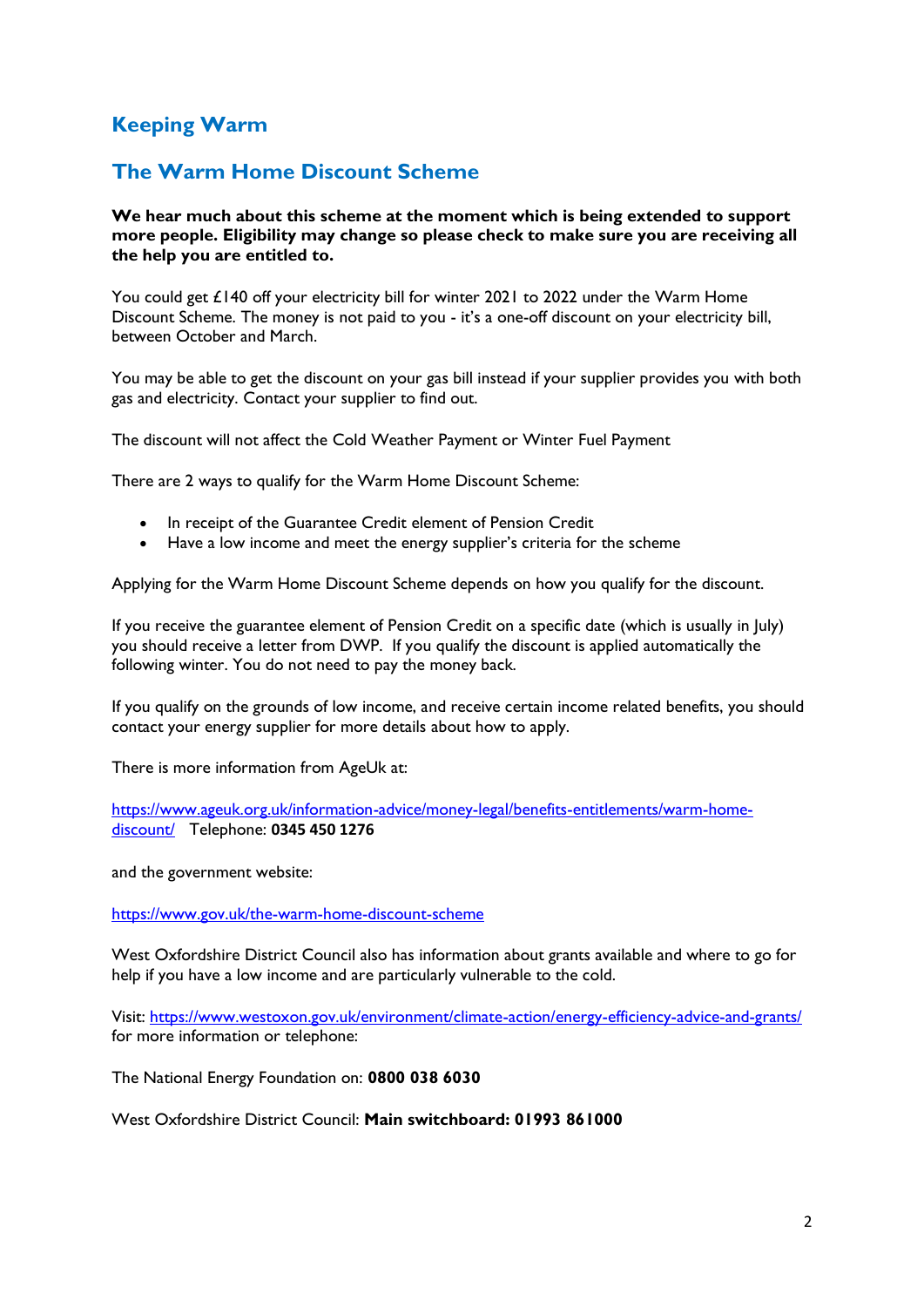# **Inhalers used for the treatment of asthma**

We are fortunate that Dr Frances Mortimer has agreed to be a link between CPPG and the Charlbury Town Council of which she is a member. She is also co-founder and medical director of the Oxford based Centre for Sustainable Healthcare. This organisation combines research with practical action to improve patient care at lower environmental and social cost. She is currently liaising with Charlbury Medical Centre and Averose Pharmacy on more environmentally friendly use and disposal of inhalers.

Inhalers account for almost 4% of the greenhouse gas emissions of the NHS because the propellant gases used in 'puffer' inhalers are very strong greenhouse gases. One Ventolin inhaler has the same carbon footprint as driving 175 miles, while a Dry Powder Inhaler (which does not contain propellant gases) has the same carbon footprint as driving just 4 miles.

Patients using inhalers should keep using them carefully as prescribed to control their disease. They could discuss the more environmentally friendly inhalers that are available and appropriate for their condition at their next asthma review. Inhalers should be returned to pharmacy for environmentally-safe disposal.

## **Environmental Impact of Inhalers**



The most commonly used type of inhaler in the UK is the Metered Dose Inhaler (MDI, or "puffer" type). The main ingredient is HFC gas which helps propel the medicine into the lungs.

HFCs are powerful greenhouse gases, and because of this inhalers account for almost 4% of the NHS's total greenhouse gas emissions.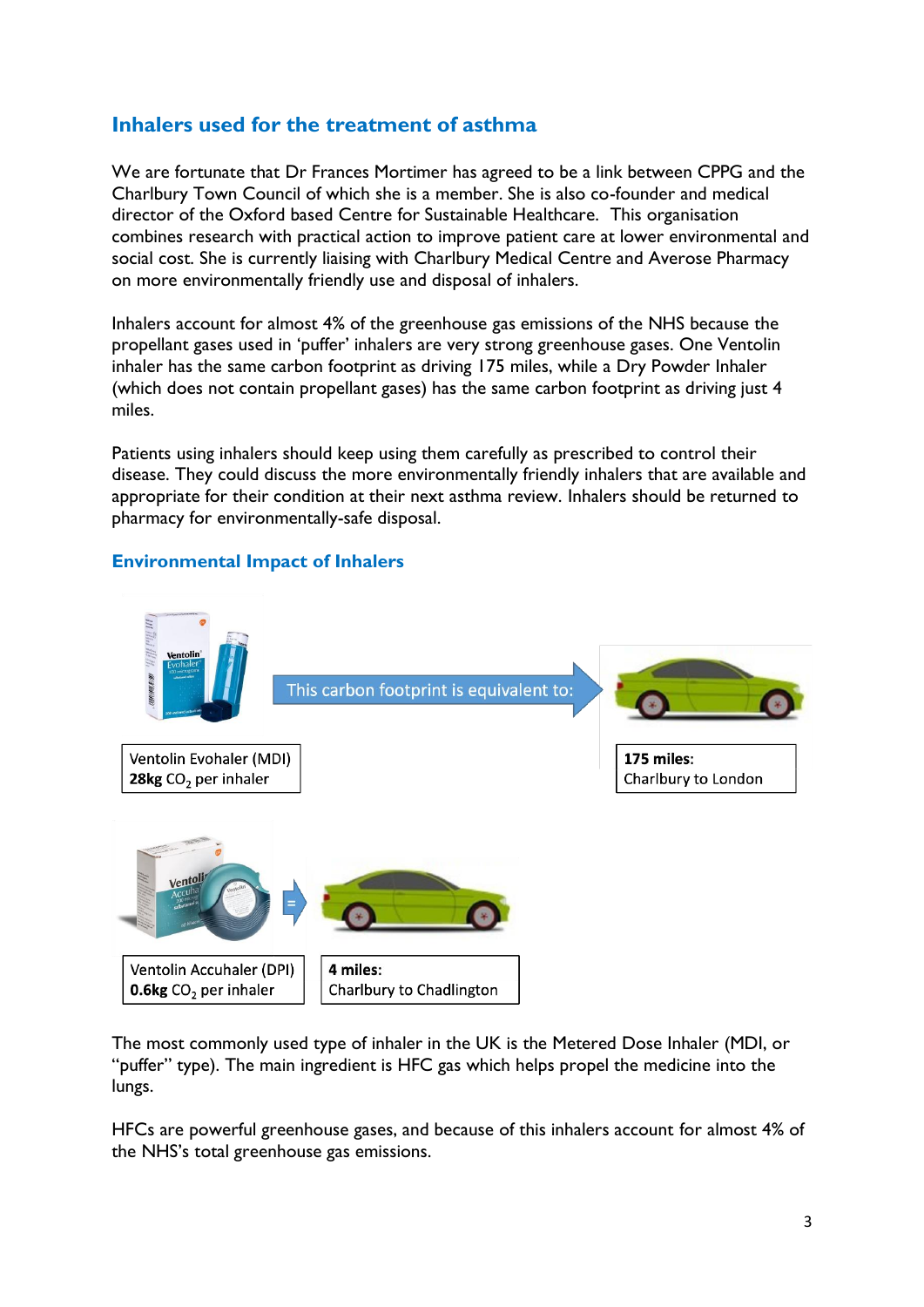Other inhalers that don't rely on HFCs have a much lower carbon footprint. For example, Dry Powder Inhalers (DPIs) rely on a strong breath to deliver the medicine to the lungs, and as such have just a fraction of the greenhouse gas emissions.

Swapping 1 in 10 MDIs for DPIs could:

- reduce annual drug costs by £8.2 million
- reduce annual greenhouse gas emissions by 58,000 tonnes of  $CO<sub>2</sub>$  the same as 180,000 return car journeys from London to Edinburgh.

### **Inhaler options**

Patients should not compromise their disease control or cut down on medications to reduce their carbon footprint.

However, they can:

- discuss the more environmentally friendly inhalers that are available and appropriate for them to use at their next asthma review
- ensure they are using their inhaler properly
- keep track of doses taken and doses left
- return used inhalers to a pharmacy

### **Disposal**

Most inhalers are sent to landfill or for incineration, where the gases contained within them may escape and contribute to global heating. Returning inhalers to a pharmacy ensures that any harmful greenhouse gases within them are safely destroyed.

Our local pharmacy Averose will dispose of the inhaler safely and correctly.

You can find out more at [https://greeninhaler.org](https://greeninhaler.org/)

## **Help and advice from a pharmacy**

During this time of huge pressure on GP practices, please remember that there are other sources of help.

All pharmacies provide the following services:

- **advice on treating minor health concerns and healthy living**
- dispensing of NHS prescriptions
- access to the repeat prescription service (with agreement from your GP)
- an emergency supply of medicine, subject to the decision of the pharmacist (you may need to pay for an emergency supply)
- non-prescription medicines like paracetamol
- disposal of unwanted or out-of-date medicines

**Pharmacies can give treatment advice about a range of common conditions and minor injuries, such as:**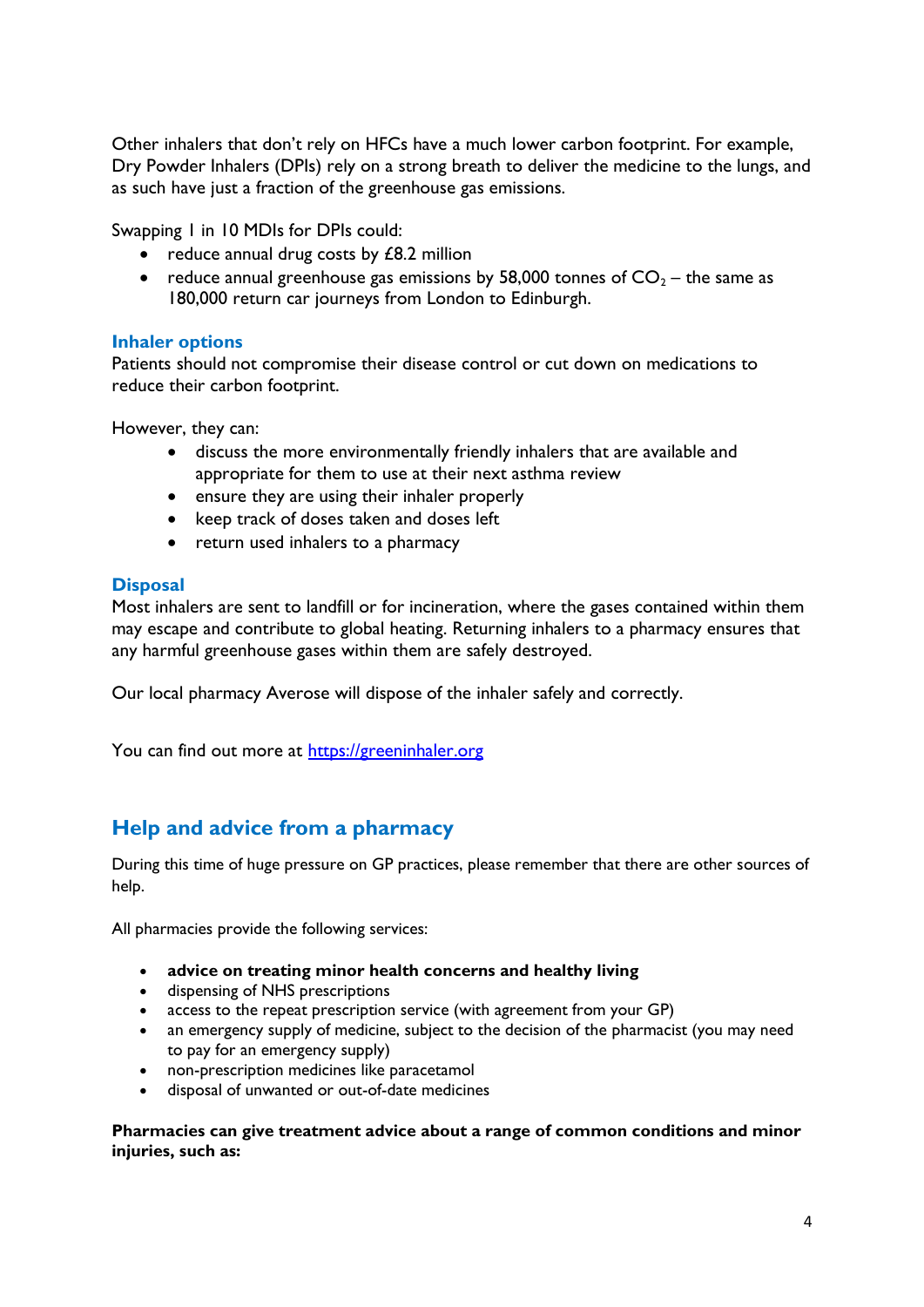- cystitis
- aches and pains
- sore throat
- coughs
- colds
- flu
- earache
- skin rashes
- teething
- red eye

A private consultation is available at most pharmacies. Contact our local pharmacy Averose: telephone **01608 810 315**

# **Breast cancer screening**

About 1 in 8 women in the UK are diagnosed with breast cancer during her lifetime. If it's detected early, treatment is more successful and there's a good chance of recovery.

Breast screening aims to find breast cancers early. It uses an X-ray test called a mammogram that can spot cancers when they're too small to see or feel.

In Oxfordshire, screening takes place in three locations:

- at the Oxford Breast Imaging Centre (OBIC), in the Surgery and Diagnostics Centre at the [Churchill Hospital](https://www.ouh.nhs.uk/hospitals/churchill/find-us/default.aspx)
- at two Breast Mobile Screening Units, which move between sites around Oxfordshire.

It's hoped that the mobile screening unit will visit Charlbury in early spring 2022, although delays may occur due to covid related staff absences.

In addition, the department provides an assessment clinic at OBIC for women whose mammograms showed a possible abnormality. At the assessment clinic, further tests are carried out, which can include further mammography, ultrasound imaging and core biopsies.

As the likelihood of getting breast cancer increases with age, all women aged from 50 to their 71st birthday who are registered with a GP are automatically invited for breast cancer screening every 3 years.

In the meantime, if you're worried about breast cancer symptoms, such as a lump or an area of thickened tissue in a breast, or you notice that your breasts look or feel different from what's normal for you, do not wait to be offered screening. See a GP.

## Why is breast screening offered?

Most experts agree that regular breast screening is beneficial in identifying breast cancer early. The earlier the condition is found, the better the chances of surviving it.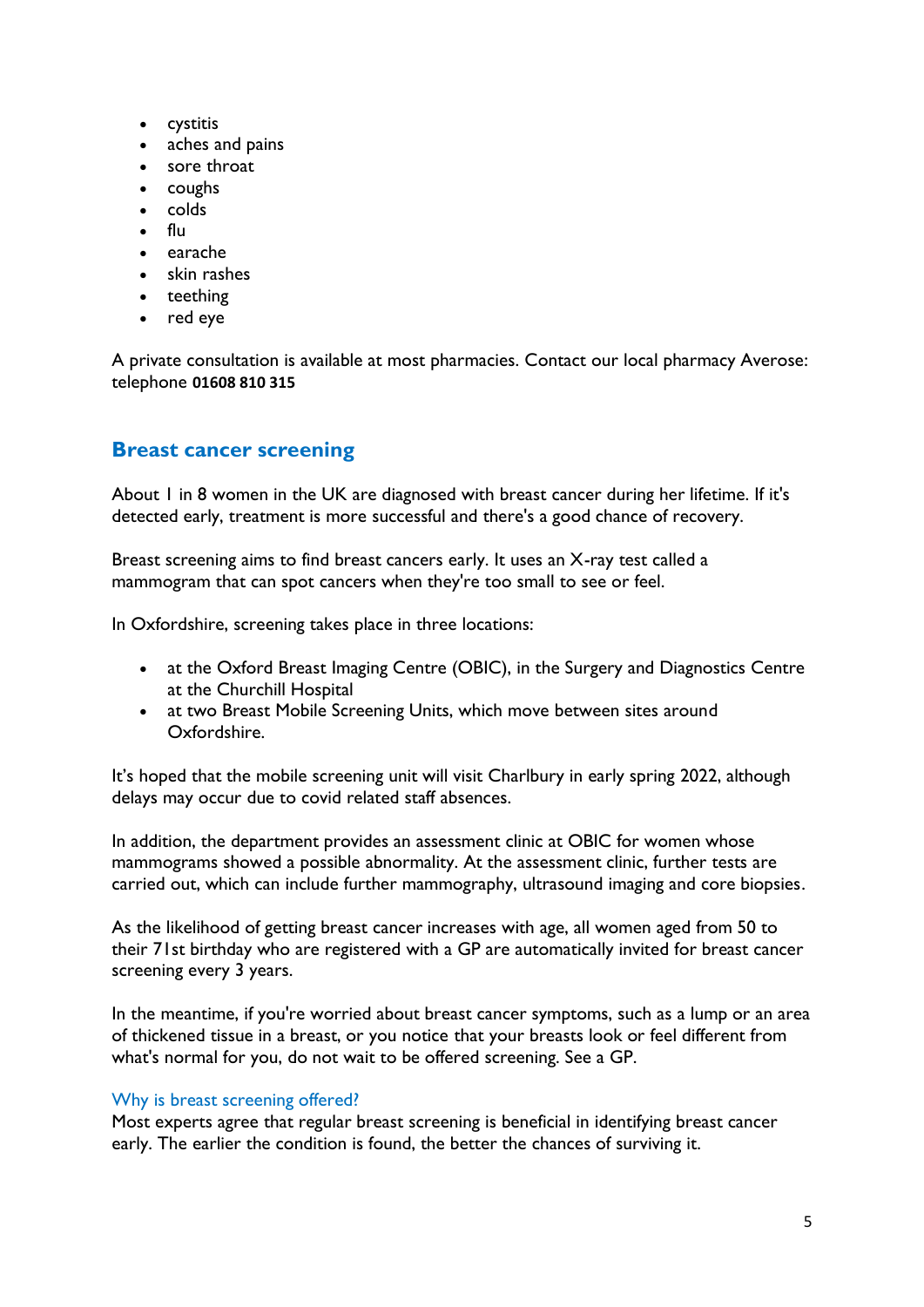The main risk is that breast screening sometimes picks up cancers that may not have caused any symptoms or become life threatening. You may end up having unnecessary extra tests and treatment.

#### When will I be offered breast screening?

All women aged between 50 and their 71st birthday are eligible for screening. Women will receive their first screening appointment before their 53rd birthday.

If you're 71 or over, you'll stop receiving screening invitations.

However you can still have screening once you're 71 or over if you want to, and can arrange an appointment by contacting the local screening unit.

You may be eligible for breast screening before the age of 50 if you have a very high risk of developing breast cancer

#### What happens during breast screening?

Breast screening involves having an X-ray (mammogram) at a special clinic or mobile breast screening unit. This is done by qualified, female radiographers.

#### Breast screening results

.

After your breasts have been X-rayed, the mammogram will be checked for any abnormalities.

The results of the mammogram will be sent to you and your GP three weeks after your appointment. After screening, about 1 in 25 women will be called back for further assessment.

Being called back does not mean you definitely have cancer. The first mammogram may have been unclear. About 1 in 4 women who are called back for further assessment are diagnosed with breast cancer.

For more information go to:

<https://www.ouh.nhs.uk/services/departments/radiology/churchill-radiology/breast-screening/> or telephone: **01865 235 621** https://www.nhs.uk/conditions/breast-cancer-screening/

### **Breast cancer in men**

Breast cancer is often thought of as something that only affects women, but men can get it in rare cases. It grows in the small amount of breast tissue men have behind their nipples.

It usually happens in men over 60, but can very occasionally affect younger men.

The main symptom of breast cancer in men is a lump in the breast. The nipple or skin may also be affected.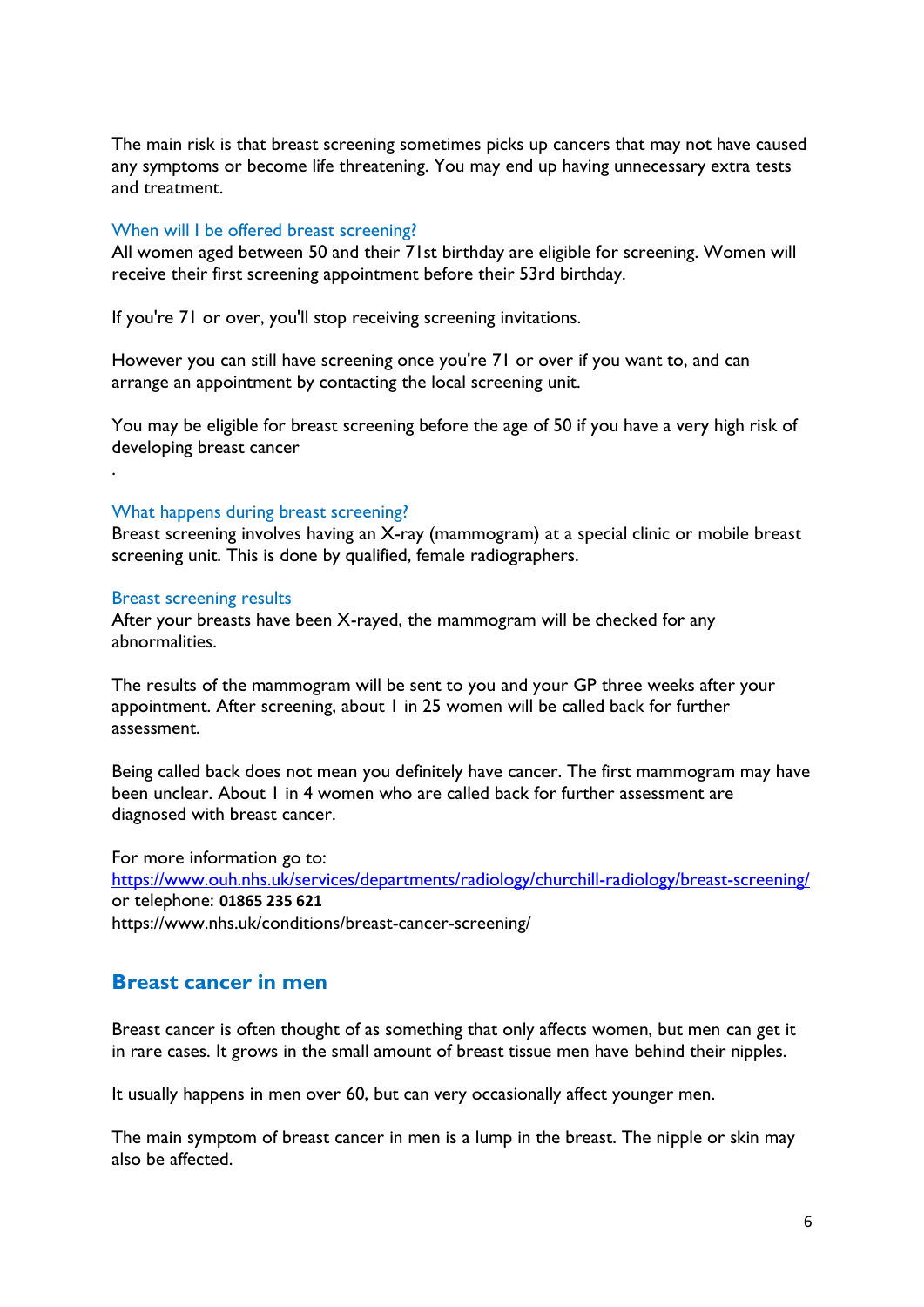See a GP if you have a breast lump or any other symptoms that worry you.

It's very unlikely you have cancer, but it's best to get your symptoms checked.

Most lumps and swellings are not a sign of cancer. They're usually caused by something fairly harmless, such as enlarged male breast tissue, a fatty lump, or a fluid-filled bump [\(cyst\).](https://www.nhs.uk/conditions/skin-cyst/)

A GP can check the lump and refer for tests and scans for breast cancer if needed.

There are other symptoms which may indicate breast cancer in men. See:

<https://www.nhs.uk/conditions/breast-cancer-in-men/symptoms/>

See your GP if you think you may have [symptoms of breast cancer.](https://www.nhs.uk/conditions/breast-cancer-in-men/symptoms/) They will examine you and ask about the symptoms.

Your GP can refer you to a specialist breast clinic for the scans and tests if needed where you may have an ultra sound scan, a mammogram, or biopsy.

<https://www.nhs.uk/conditions/breast-cancer-in-men/>

## **NHS Bowel Cancer Screening**

**NHS bowel cancer screening checks if you could have bowel cancer. It's available to everyone aged 60 or over. The programme is expanding to include 56 year olds in 2021.**

[Bowel cancer affects the colon and rectum.](https://www.nhs.uk/conditions/bowel-cancer/causes/) It usually begins in clumps of cells called polyps on the inner lining of the bowel. Although some polyps go away, others slowly develop into cancer.

Bowel cancer is the fourth most common cancer in the UK and more than 16,000 people die from it every year. But it can be successfully treated if spotted early: most people [diagnosed at the earliest stage survive](https://www.bowelcanceruk.org.uk/about-bowel-cancer/bowel-cancer/)

You use a home test kit, called a faecal immunochemical test (FIT), to collect one small sample of poo and send it to a lab. This is checked for tiny amounts of blood.

NHS England's Bowel Cancer Screening Programme (NHS BCSP) offers bowel cancer screening every two years to people aged between 60 and 74. A kit is sent in the post for people to use at home and then return.

The test looks for blood in poo (faeces), which can be a sign of polyps or bowel cancer.

If the test finds anything unusual, you might be asked to have further tests to confirm or rule out cancer.